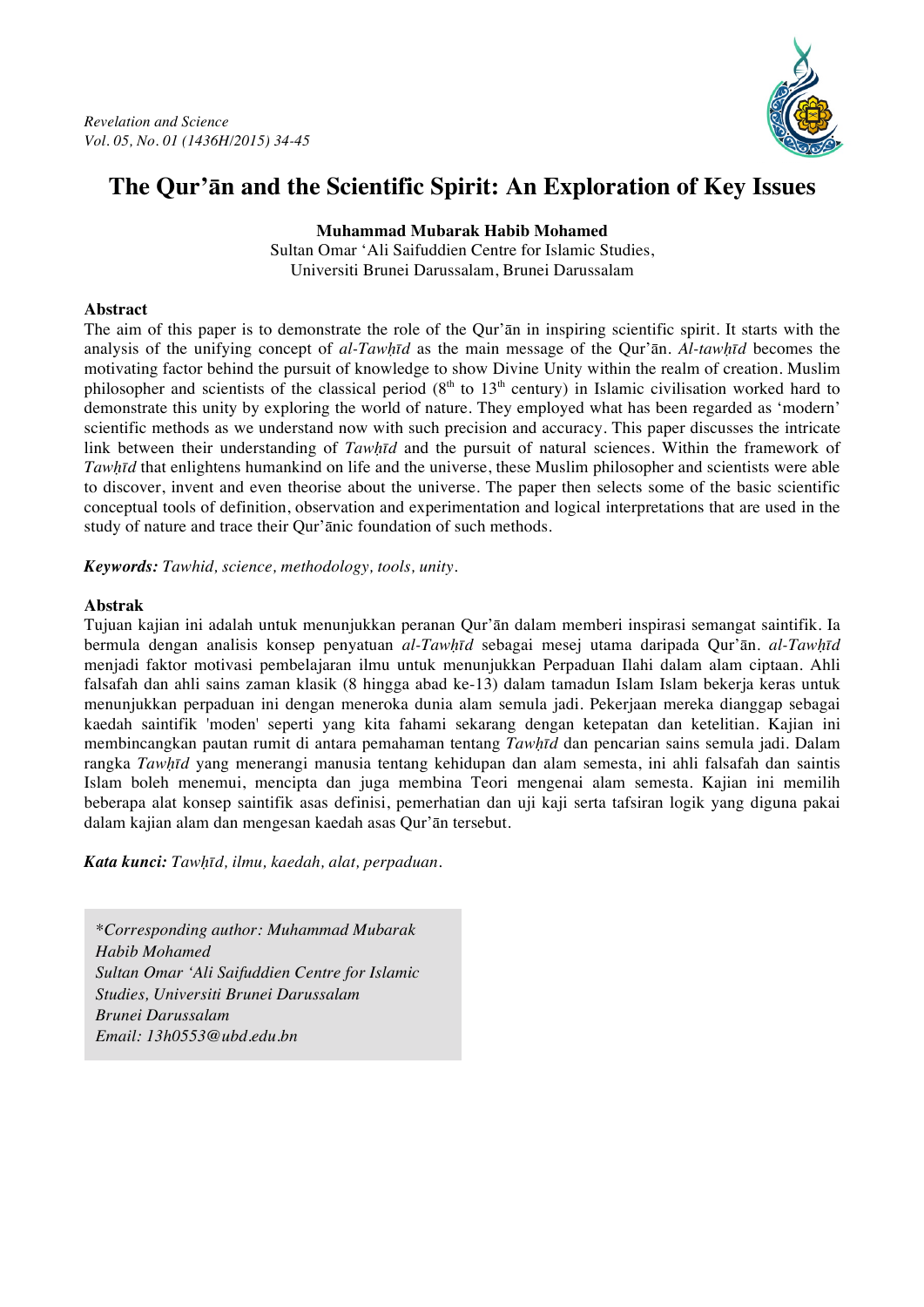### **Introduction**

This paper intends to demonstrate the role of the Qur'ān in inspiring scientific spirit. The widespread 'belief' that religion and science are incompatible has created a dualistic education that has given rise to two groups of intellectuals. Discussing the capability of sacred texts in inspiring scientific spirit seems useless to those whose minds have accepted the thesis of the incompatibility of religion and science. Islamic intellectual tradition however demonstrated that there always exist a close link between religion and science and especially so with the Qur'ān as a main source of inspiration to scientific activities. This relation is manifold and can be illustrated from the broad scientific disciplines that developed across the span of approximately eight hundred years of Islamic civilisation. Examples illustrating the centrality of Qur'ān in the development of scientific attitude and frame of mind within the various disciplines of science like natural and mathematical sciences are one of the many examples that can be mentioned in this article. This article focuses on the questions of the components of the scientific minds of the early Muslim scientists. Secondly, the article explores ways how classical<sup>1</sup> Muslim scientists harmonised metaphysical principles and physical realities. In answering these questions, this article will seeks to show how the Qur'ān inspires a scientific attitude and frame of mind by delineating the fundamental message of the Qur'ān – *al-Tawḥīd*, and its relation to the scientific spirit – citing from the Qur'ānic verses that demonstrate the use of fundamental scientific conceptual tools of definition, observation and experimentation and logical interpretation will be discussed in this paper.

### *Al-Tawḥīd***:** *<sup>2</sup>* **The Fundamental Inspiration towards Knowledge**

The Qur'ān is a Book whose Truth can be affirmed through the signs present in the cosmos as well as within us.  $3 \text{ Qur' an's variant names } 4 \text{ denote the}$ comprehensive nature of the fully preserved message<sup>5</sup> within. For believing Muslims, regardless of their geographical location or period of existence, it is the heartbeat of their faith, a remembrance in times of joy and anguish, a treasury of wisdom and a fountain of precise scientific realities. The central message in the Qur'ān revealed to Prophet Muhammadr is to establish the Unity of God in the human consciousness. The essence of this Unity is summarised aptly in the first part of the *shahādah* that there is no God but Allāh *(lā ilāha illā Allāh)*. This testimony is a statement of knowledge concerning the Reality (O. Bakar, 2008), is what is generally known

as the principle of *al-Tawḥīd* where it is "…the act of affirming Allāh to be One, the Absolute, Transcendent Creator, the Lord and Master of all that is." (Al-Fārūqī, 1992). In order to achieve this, a person is required to affirm that God is One in His Essence, His Attributes and Qualities. This affirmation is translated into the acceptance of the  $cosmic<sup>6</sup> unity<sup>7</sup> where all things are interrelated as the$ realised Will of God and governed by the unaltered patterns of natural law implanted into creation where these natural laws cannot be violated by nature $\delta$  and it is a total fulfilment of what nature is capable of  $\text{doing.}^9$ 

It is clear that the first part of *shahādah* is a statement of knowledge. A person who utters the *shahādah* must ensure that what he uttered is an accepted truth in his mind and in his heart. It must be uttered with the acknowledgement of the mind through the various fields of knowledge with overflowing evidence that points to the truth of the *shahādah*. As one of the names of God is *al-Haqq<sup>10</sup>* (The Truth), the quest for the true nature of things leads him towards witnessing the various grades of truth manifested from The Truth at various levels. Through the demonstration of the interrelatedness of all parts of the known universe, the quest in affirming the Qur'ānic argument that the cosmic unity is a proof of Divine Unity<sup>11</sup> reaches certitude. The *shahādah*, principally *al-Tawḥīd* now becomes a synthesising tool (O. Bakar, 2011) that brings the cosmic unity, particularly, the unity of knowledge of the various realities observed in the natural world.

The acceptance of this fundamental statement of the *shahādah*, creates curiosity in the inquiring minds of Muslims to uncover the mysteries of the revelations from the descriptions of the phenomenon or from its linguistic perspective. This guided the curious intellectual minds to travel towards the Transcendent by the disclosure of inner truths of the open book of nature.<sup>12</sup> The continuous link in the development of this mental model and worldview from the time of the Prophetr created a strong foundation for the later Muslims when they embarked into the fields of science. Here Osman Bakar<sup>13</sup> explains how *al-Tawhīd* inspired the earlier generations of Muslims into the quest of knowledge:

…they relate science to *al-tawḥīd* through giving meaningful expressions in both theory and practice to two of the latter's most fundamental corollaries, namely the principle of cosmic unity, particularly the unity of the natural world and the principle of the unity of knowledge and of the sciences. Muslim philosophers-scientists make the two corollaries as both the foundation and the goal of science. As they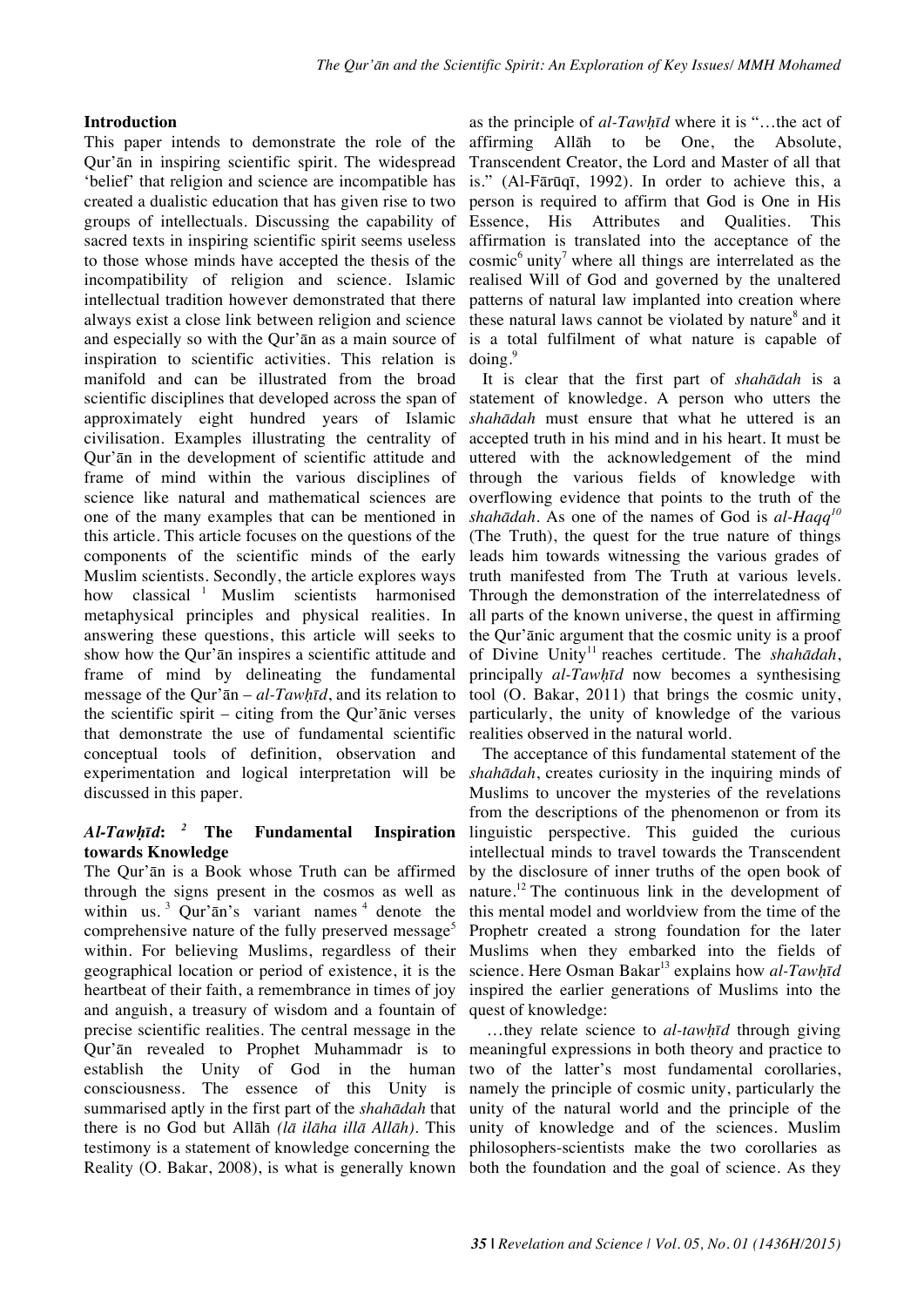succeed in expanding the horizons of science through immersed in empiricism and rationalism without any the creation of new knowledge, they become not less but more certain of the truth of the above goal of science. Through the demonstration of the interrelatedness of all parts of the known universe, they become more convinced that they have succeeded in affirming the Qur'ān's argument that the cosmic unity if a clear proof of Divine Unity. (O. Bakar, 2008).

### **Science and the Scientific Spirit**

According to the online Oxford English Dictionary, the word science is the present participle of the root word *scire* in Latin which means "to know". Its Latin counterpart is *scientia* which means knowledge. Lexicographically, science means "the collective body of knowledge in a particular field or sphere" where in the 12th century it includes "knowledge granted by God"14. Clarence Karier defined science as any organised knowledge which can also include theology (Karier, 1986). Another definition from the Oxford online dictionary states that science is "knowledge derived from experience, study, or reflection" whereas the Cambridge online dictionary states that science is "knowledge from the careful study of the structure and behaviour of the physical world, especially by watching, measuring, and doing experiments, and the development of theories to describe the results of these activities"15. In the *Webster's New World Dictionary*, we observed the transformation of the definition of science from "a state or fact of knowing and very often is taken in the sense of knowledge contrasted from intuition or belief" to "a systematic knowledge based on sense perception" and then as "a systematic knowledge of the physical world". <sup>16</sup> Science in modern understanding has restricted itself to only the physical world, with sense perception, with or without using tools as its only legitimate way of knowing. However in the Islamic intellectual tradition, the word *'ilm* which is commonly defined as "knowledge of something as it is" $17$  is considered to be similar to science and at times it denotes knowledge. According to Mulyadhi Kartanegara <sup>18</sup> , science has restricted itself to the physical domain whereas the concept of *'ilm* transcends the physical fields to include the nonphysical domains as well but both of these concepts are not just any opinion (*al-ra'y*) or fact but a well proven and established knowledge that has gone through thorough process of scrutiny (Kartanegara, 2003). Therefore, science as understood by Muslims deals with various domains of nature where it has its roots and principles in metaphysics and never leaves the world of sacred. In contrast, the modern conceptual of science has its premises completely

connection with knowledge of the higher order (Nasr, 1993).

What is the scientific spirit? From the discussion on the definitions of science, one can imply that the modern understanding of the scientific spirit is the spirit of inquiry or curiosity about the physical world that acts as the first step in developing new knowledge. The development of knowledge from the scientific spirit must follow the scientific method<sup>19</sup> that deals with the question of how we can know the object of knowledge<sup>20</sup>. The Scientific method relies heavily on experimentation *(tajrībī)* and observation as the means to establish new knowledge. In contrast, the scientific method understood and utilised in Islamic intellectual tradition grew from the comprehensive understanding of *'ilm* that transcends the physical domains. As *'ilm* is knowledge of something as it is, the methods in knowing these objects of knowledge must be directly dependent on the nature of the object of knowledge. Muslim philosopher-scientists, on top of using the experimental method employed logical method (*burhānī*) and intuitive method (*'irfānī*) or a combination of these methods in conducting research on different objects of sciences (Kartanegara, 2003). For example, *Ibn Haytham* in delineating his theory of vision and optics employed both the physical and mathematical methodologies because both inquiries play an equally important role in demonstrative and scientific method and due to the inherent weakness of sense perception, supporting tools are required for direct vision (O. Bakar, 1996). In his *magnum opus*, *Kitāb al-Manāẓir* (The book of Optics), *Ibn Haytham* mentioned that the inherent weaknesses are due to factors like distance, position, transparency, opacity, duration of sight and the condition of the eye.<sup>21</sup> For him, the physical inquiry or the experimental method is employed to obtain the knowledge on the nature of light or of transparency or of the ray whereas the mathematical inquiry or the logical method is into their modes of behaviour. Therefore, the scientific spirit as understood in Islamic tradition is more comprehensive than its modern counterpart due to the multiple methods that cover all the possible objects of knowledge within the realm of the cosmos (Sabra, 1989).

Science, as a knowledge field in the study of the physical world, began to be cultivated by Muslims in earnest in the ninth century but its principles and foundations were built upon the scientific attitude and scientific frame of mind inherited from the religious sciences. Their scientific minds were guided by the search for truth and objectivity, a high emphasis on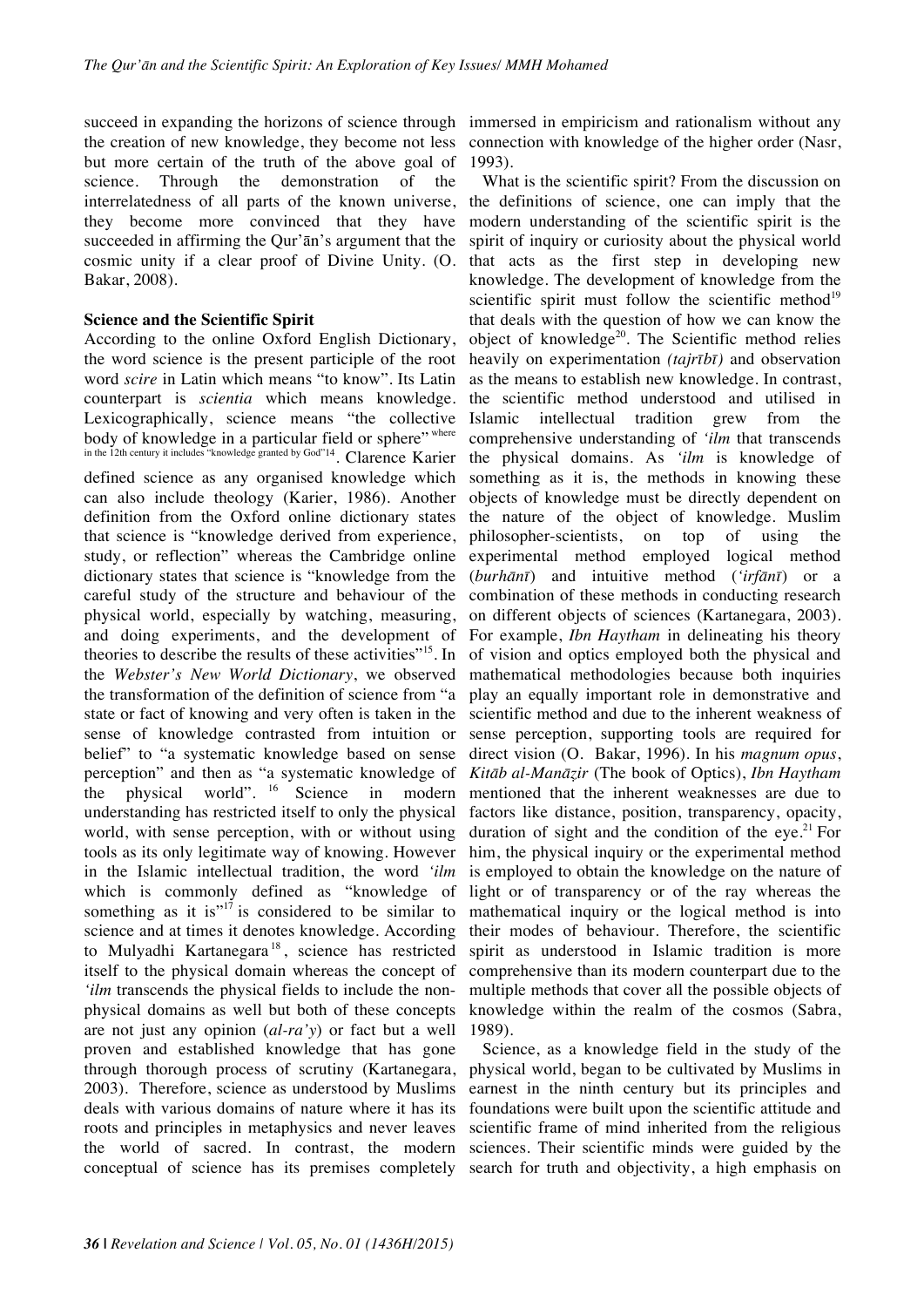empirical evidence, classifications, conceptual analysis with emphasis on logical clarity and precision (O. Bakar, 2008). This very modern scientific frame of mind was developed within the religious sciences like Qur'ānic exegesis (*'ilm tafsīr*), principles of legal systems (*uṣūl fiqh*), sciences of the *ḥadīth* (*'ulūm al-ḥadīth*) and others. For example, within the sciences of *ḥadīth*, in an attempt to preserve the *Sunnah* of the Prophetr from extraneous contaminations, wilful mutations and unfounded innovations, the early Muslims introduced the methods of reporting and evaluating, known as the system of the authority (*isnād*) and the system of antecedents of the narrator (*asmā' al-rijāl*). At that time, neither the Greeks nor the Romans, Persians and others were aware of the necessity and utility of the scientific ways of evaluating, recording and preserving historical data (Rauf, 1997). Within the field of *fiqh, 'ilm al-tafsir* is employed to extract the meaning of the *Qur'ānic* text by employing the rational faculty in analysing the verses that act as data in solving legal issues. This quest requires objectivity as the law deals with both thoughts and actions in human life. The rational faculty is called upon to present and expound on the Revelation in a rational manner to the best degree possible. This extensive use of the rational faculty by the *fuqahā'* did not lead to the kind of rationalism that rejects truth claims which lie outside its cognitive competency as practised by the modern mind. The scientific attitude and frame of mind practised in the Islamic intellectual tradition recognises the limitation of the faculties of knowing<sup>22</sup> and used them within the proper domain of competencies. As mentioned in the Qur'ān:

*He Who has made everything which He has created most good: He began the creation of man with (nothing more than) clay, And made his progeny from a quintessence of the nature of a fluid despised: But He fashioned him in due proportion, and breathed into him something of His spirit. And He gave you (the faculties of) hearing and sight and feeling (and understanding): little thanks do ye give!* (*The Qur'an* 32:7-9)

The interplay between religious consciousness, that comes from the manifestation of *al-tawḥid* into the realm of knowledge, with scientific attitude becomes visible when Muslim scholars and scientists recognises the limitations of the physical senses as instruments of knowledge despite employing sensual experience as a source of empirical knowledge. The **Definition**understanding of cosmic unity dictates that there are

phenomena and realities which are beyond the ability of the physical senses even with the aid of tools. Nonphysical realities demand other appropriate faculties of knowing and methods to be used.

### **Scientific Conceptual Tools**

Science cannot grow without tools. Science has its own conceptual tools to help scientists understand and interpret the natural world. Some of the conceptual tools like observation and experimentation, definition, logical thinking, mathematical reasoning and rational interpretation were used by the early Muslim philosopher-scientists in their own legitimate ways within their scientific enterprise. If we look at the scientific treaties of famous Muslim philosopherscientists like *Ibn Sīnā*23, *Ibn Haytham*24, *al-Bīrūnī*, *Naṣīr al-Dīn al-Ṭūsī <sup>25</sup>* and many others in areas of astronomy, geology, medicine and cosmology, we will find them arguing not just on the basis of empirical data obtained from experimentation and observation or rational data but also guided by the revealed data.<sup>26</sup> These various sources of data serve to complement and strengthen one another, a consciousness arriving from the manifestation of *tawḥīd*. The Muslim philosopher-scientists devised their 'scientific method' by employing logic and demonstration as the basis of their reasoning in the philosophical sciences and called it *al-burhān* which means demonstration (O. Bakar, 1996). They were very aware of the fact that logic is a double-edged instrument which can serve both truth and error. With the proper use of logic guided with revelation, Muslim scientists of the past were able to ensure overall consistency between what they perceived and what is being revealed and at the same time filter any incoherence and contradictions.

This method of proof, *al-burhān*, employs syllogism or logical reasoning that makes use of premises that are true, primary and necessary. The certain natures of the premises are obtained through empirical data provided by sense perception via observation and experimentation or through rational (intellectual) data through intuition or even spiritual experience (O. Bakar, 1996). This 'scientific method' employed in the Islamic intellectual tradition has a far wider meaning than its modern counterpart. For the purpose of this article, we will focus on three fundamental scientific conceptual tools that have their roots in the Qur'ān. These tools are: (i) definition, (ii) observation and experimentation and (iii) logical or rational interpretation.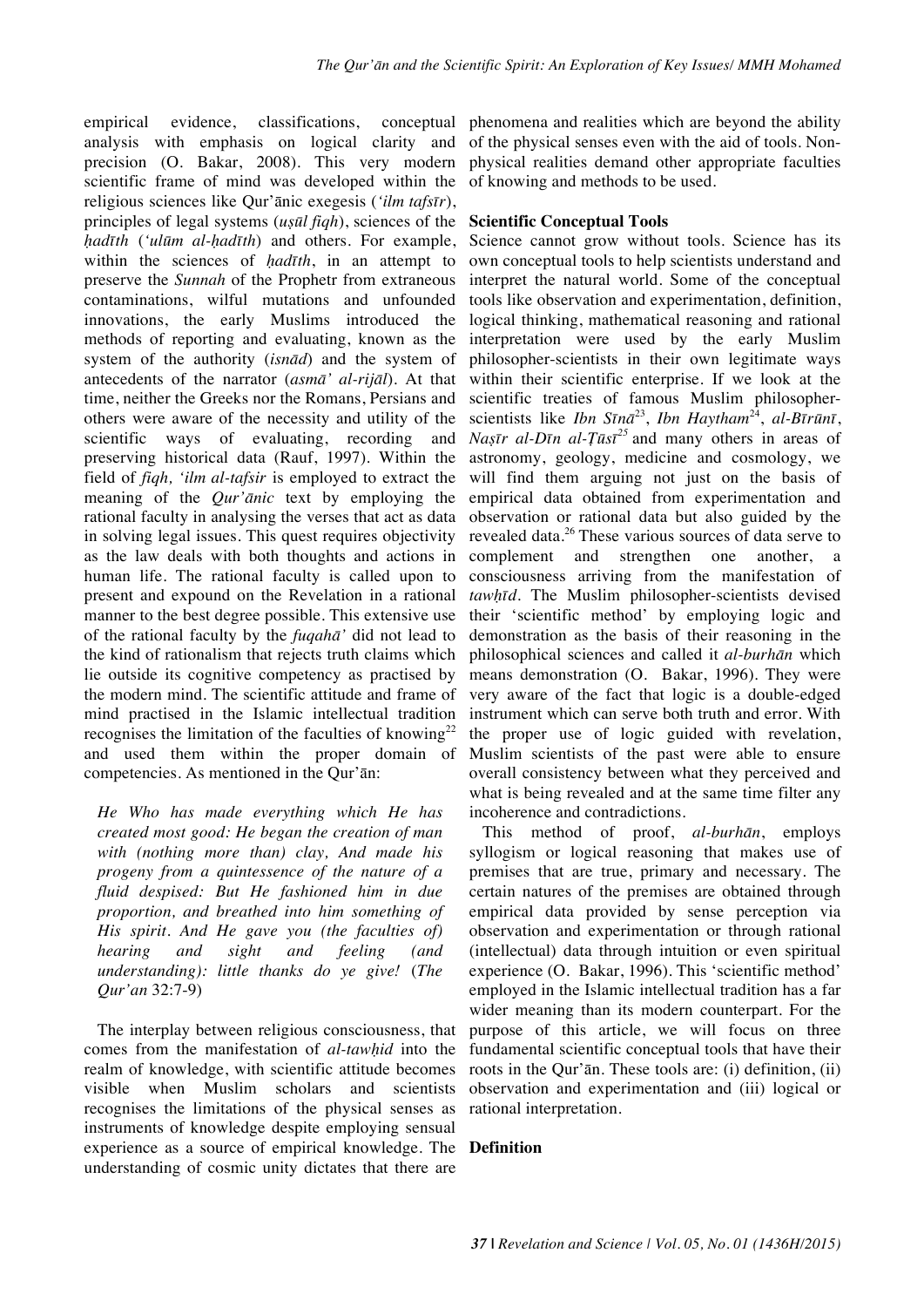Definition is to contain the subject matter that is being discussed. Without definition, terms and concepts will not be understood. Further analysis becomes impossible when the subject matter is not well defined. The spirit of definition is well established in the Qur'ān. The Qur'ān defines many things be it *rasm*<sup>27</sup> or *hadd*<sup>28</sup> definition<sup>29</sup>. An example of these two types of definitions employed in the Qur'ān is in relation to the concept of *ṣiraṭ al-mustaqīm* (the straight path). The *rasm* definition is in *surah al-Fātihah* which describes it as "the path of those on whom Thou has bestowed favours and not of those upon whom Thy wrath is brought down nor of those who go astray." (*The Qur'an* 1:7) The *hadd* definition is described as "and that you should serve Me; this is the straight path." (*The Qur'an* 36:61) The Qur'ān also showed the importance of definition when new terminologies are introduced in a discussion. Very often, we find the definition of a new concept or term being elaborated immediately in the subsequent verse(s) of the Qur'ān. For instance, Qur'ān introduced the concept of *ūlū al-albāb* (men of understanding) at the end of verse 190 in *surah āli- 'Imrān* and gave their characteristics in the next verse by saying:

*Behold! in the creation of the heavens and the earth, and the alternation of night and day,- there are indeed Signs for men of understanding,- , Men who celebrate the praises of Allah, standing, sitting, and lying down on their sides, and contemplate the (wonders of) creation in the heavens and the earth, (With the thought): "Our Lord! not for naught Hast Thou created (all) this! Glory to Thee! Give us salvation from the penalty of the Fire.* (*The Qur'an* 3:190-191)

In another instance, the Qur'ān discusses the concept of successful believers. Immediately after introducing this, an elaboration of the actions and characteristics of a successful believer is described. The Qur'ān said:

*The believers must (eventually) win through,- Those who humble themselves in their prayers; Who avoid vain talk;, Who are active in deeds of charity;, Who abstain from sex, Except with those joined to them in the marriage bond, or (the captives) whom their right hands possess,- for (in their case) they are free from blame, But those whose desires exceed those limits are transgressors;- Those who faithfully observe their trusts and their covenants; And who (strictly) guard their prayers;- These will be the heirs, Who* 

*will inherit Paradise: they will dwell therein (for ever).* (*The Qur'an* 23:1-11)

With precise definition of terms and concepts, their classification becomes meaningful. The spirit of classification is an important aspect of science as it enables the categorisation of concepts with similar characteristics and patterns that will enable a better presentation of data obtained. This will then aid in the data interpretation process. This spirit of classification is clearly exemplified in the Qur'ān. In the beginning of surah *al-Baqarah*, the Qur'ān classifies human beings in accordance with their spiritual health, *muttaqūn*, *kāfirūn*, *munāfiqūn* and *mufsidūn* (the Qur'ān, 2:1-20). With these classifications, the Qur'ān provides the characteristics of these categories of people. For example, the *muttaqūn* are described as:

*This is the Book; in it is guidance sure, without doubt, to those who fear Allah; Who believe in the Unseen, are steadfast in prayer, and spend out of what We have provided for them; And who believe in the Revelation sent to thee, and sent before thy time, and (in their hearts) have the assurance of the Hereafter.* (*The Qur'an* 2:2-4).

A characteristic of the *kāfir* is then described as "…it being alike to them whether you (Muhammadr) warn them, or do not warm them, they will not believe" (*The Qur'an* 2:6). A *munāfiq* is described as having the characteristics of the "desire to deceive Allāh and those who believe and they deceive only themselves as they do not perceive" (*The Qur'an* 2:9) because they pay heed to the lips without the conviction of the heart. The *mufsidūn* have the nature of not being aware of their actions as causing destruction. Instead they insist that they are the peace builders. As the Qur'ān states that:

*And when it is said to them: Do not make mischief on Earth, they say: We are but peace makers. Now surely they themselves are the mischief makers but they do not perceive. (The Qur'an 2:11-12).*

Another genre of classification that is demonstrated by the Qur'ān is the act of drawing the attention of specified groups of people for messages that are pertinent to them. Without doubt, all verses of the Qur'ān are addressed to mankind, but the Qur'ān calls the attention of a particular group of people at the beginning of specified verses to indicate the extreme relevance and importance of those verses to them.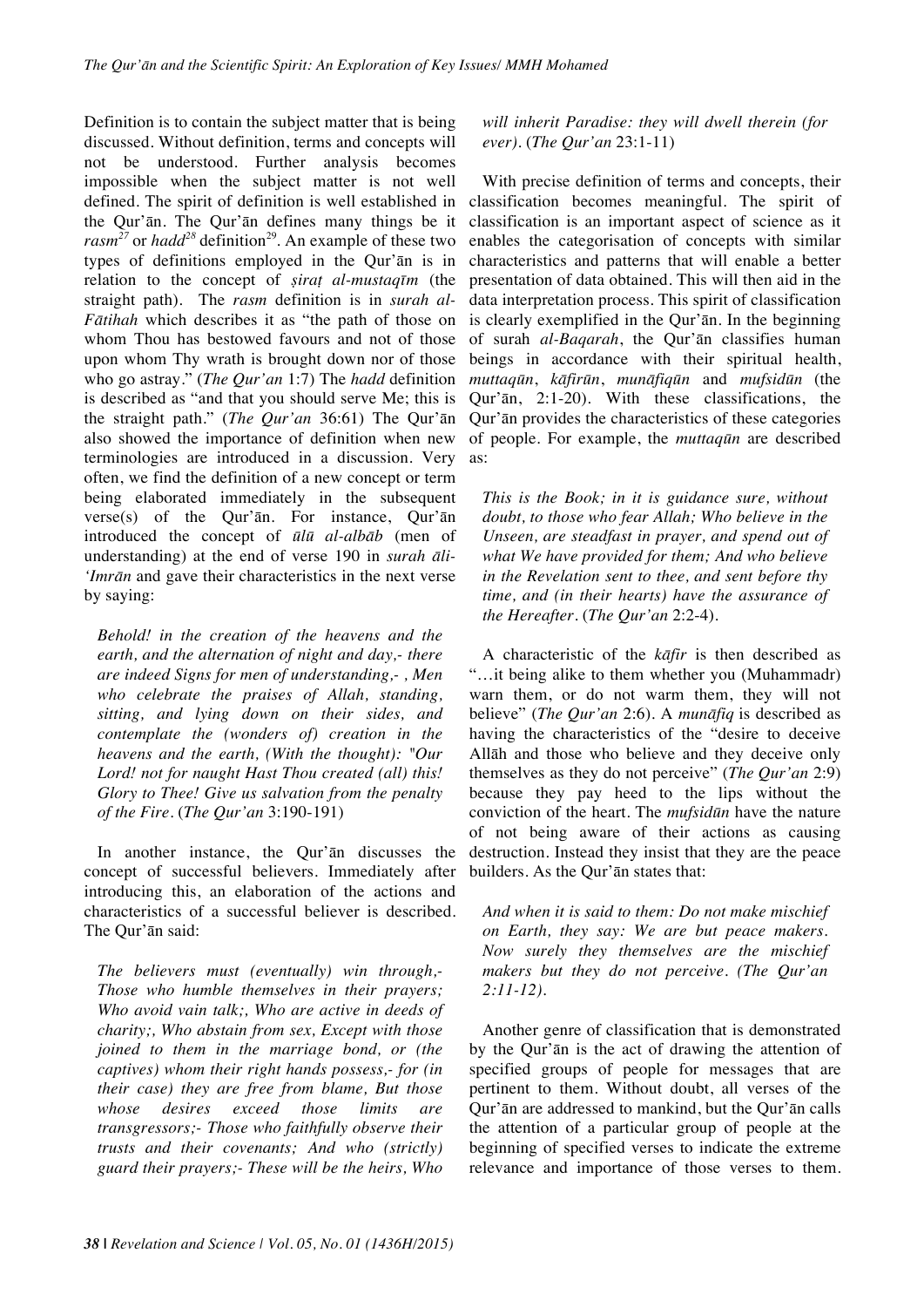One of these calls is the phrase 'O humankind' (*yā ayyuhā al-nās*) inviting humankind towards an important message like the call towards the reverence of God who had created this beautiful planet earth for all of us to share and protect. The Qur'ān says:

*O humankind! Adore your Lord, Who hath created you and those before you, so that you may attain God-consciousness; Who has made the earth a resting-place for you and the sky a canopy; and cause water to pour down from the sky, thereby producing fruits as food for you. And do not set up rivals to God when you know (better).* (*The Qur'an* 2:21-22)

The above verse indicates the important message for humankind to study the universe, learn the essence of creation and acquire responsible authority over the world of nature. At the same time it forbids humankind from the misinterpretation and misuse of such knowledge because by doing so humans are bringing upon themselves destruction and retribution.

In another instance, humankind is invited to be cautious of their intake of food and their dietary habits: "O humankind, eat of what is on earth, lawful and good and do not follow the footsteps of the Evil one, for he is to you an avowed enemy." (*The Qur'an* 2:168) The verse ends by warning humankind of their common enemy who will never surrender to mislead them even in matters related to dietary practices. In another verse, humankind is brought to the attention of the common mechanism of how they are brought into existence through sexual relations and human reproduction:

*O humankind! Reverence your Guardian-Lord who created you from a single person, created, of like nature, his mate and from them twain scattered (like seeds) countless men and women; reverence God through whom you demand your mutual rights, and (reverence) the wombs (that bore you): for God ever watches over you. (The Qur'an 4:1)*

There are many loaded issues of common interest of humankind in this verse that can be derived. These issues can serve as a starting point for dialogue among the various religious groups as the issues and problems are among all the faiths. However the discussions of these issues are beyond the scope of this article. $30$ 

Verses involving acts of worship are targeted towards the believers with the phrase 'O you who believe' (*yā ayyuhā al-ladhīna āmanū)* like in the

verse "O you who believe, fasting is prescribed onto you…" (*The Qur'an* 2:183) Another example is "O you who believe, Obey Allāh and obey the Messenger and the leaders among you…" (*The Qur'an* 4:59) The people of the book (*ahl-al-kitāb*) are also specifically mentioned and called upon towards common spiritual understanding and commitment; the Qur'ān says:

*Say: O People of the Book! Come to common terms as between us and you: that we worship none but God; that we associate no partners with Him; that we erect not, from among ourselves, lords and patrons other than God. If then they turn back, say ye: Bear witness that we (at least) are Muslims (bowing to God's Will).* (*The Qur'an* 3:64)

The immediate significance of the verse is directed at the members of the three Abrahamic faiths, Judaism, Christianity and Islam. The immediate message points towards the commonality regarding the perception of The Creator that exists between these three religions. The message also refutes hostility of Muslims towards the people of the book (*ahl al-kitāb*) if they decided not to accept the Message. There are other issues that could be used as the starting point for constructive dialogue among the Abrahamic religions, but that discussion is beyond the scope of this article.

### **Observation and Experimentation**

Long before Roger Bacon<sup>31</sup> (d. 1294 CE) introduced and popularised the experimental method in European science, empirical studies based on observation and experimentation were already widespread in the Muslim world. Such kinds of studies were carried out on far more extensive scales by the Muslims compared to previous civilisations (Rauf, 1997). Roger Bacon was no more than one of the apostles of Muslim science and method to Christian Europe and he was never wearied of declaring that knowledge of the Arabic and Arabian science was for his contemporaries "the only true way to knowledge" (R. Briffault, 1919). Another respectable and famous writer of the history of science Sir James Jeans described Al-Bīrūnī as the person who established science on experience and experiment whereas the Greek science was based on speculations (Siddiqui, 1981).<sup>32</sup> On this, Robert Briffault<sup>33</sup> described as:

The debt of our science [western science] to that of the Arabs does not consist in startling discoveries. Science owes a great deal more to the Arab culture; it owes its existence. The ancient world was, as we saw, pre-scientific. The Greeks systematised, generalised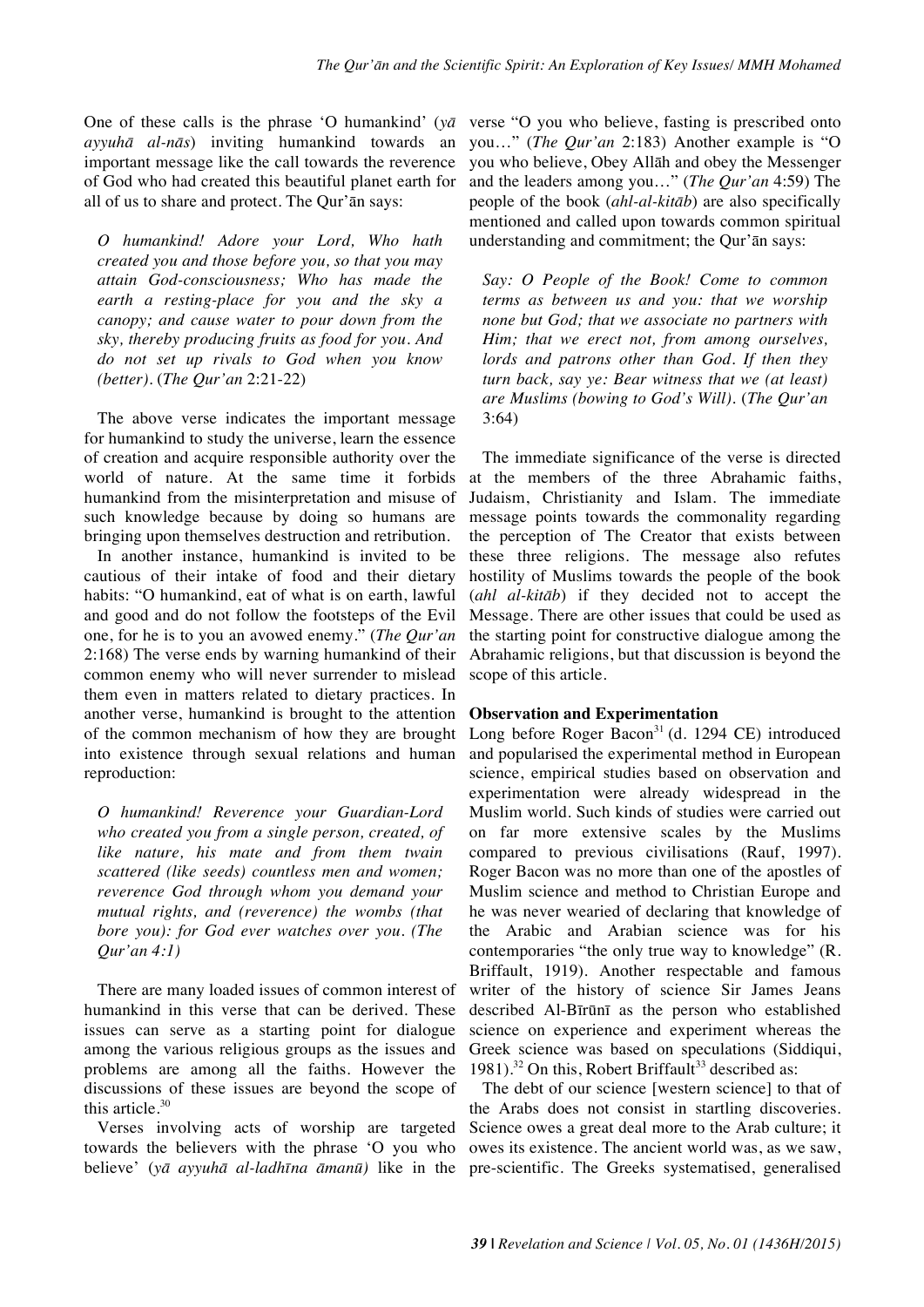and theorised, but the patient ways of investigation, experiencing the external sensation of the phenomena the accumulation of positive knowledge, the minute methods of science, detailed and prolonged observation and experimental enquiry were altogether alien to the Greek temperament. What we call science in Europe is the result of a new spirit of inquiry, of new methods of investigation, of the method of experiment, observation, measurement, of the development of mathematics in a form unknown to the Greeks. The spirit and those methods were introduced into the European world by the Arabs (R. Briffault, 1977).

Famous Muslim scientists like Al-Rāzī, Ibn Sīnā, Ibn Haytham and many more were all noted for their observational powers and experimental tendencies in their studies of the various fields of natural science.<sup>34</sup> The experiential spirit of the Muslims were derived from their sincerity in wanting to practice the commandment of Allah and in ensuring that the public is also able to practice the pillars with ease. Experimentation and observation in astronomy was inspired due to Muslims wanting to know the direction of *qiblah*. Experimentation in time keeping was initiated due to the yearn to fulfil the obligation of the daily prayers and the enthusiasm to perform them on time. Accurate observations of the movements of celestial objects', especially the moon, were recorded to establish the time for *Ramaḍān* and *Hajj*. The Muslim spirit of experimentation and the use of empirical data did not lead them into rebelling against the Absolute. They acknowledged consciously the limitation of their physical senses and simultaneously used them in accordance with their proper nature and functions.

These observational powers are inspired from the Qur'ānic verses that encourage humankind to investigate natural phenomena by using the phrase "do you not see" (*alam tara*). The Qur'ān says: "*Do you not see that Allāh created the heavens and the earth with truth*…" (*The Qur'an* 14:19) and in another verse, "*Do you not see that Allāh drives along the clouds, then gathers them together then piles them up so that you see rain coming*…", (*The Qur'an* 24:43). These verses and many more similar ones not only encourage humankind to observe nature but to investigate and study nature to discover the inner truths. Another type of verses that encourages close observation are verses that use the word *yanẓuru* (close observation) like "*Will they then not investigate how the camels are created, the sky is lifted up and the mountains firmly fixed and the earth made a vast expanse*…" (*The Qur'an* 88:17-20).

The verses mentioned, in our opinion, that call to

but to use these God given cognitive faculties to its fullest potential in understanding the spiritual functions, symbols and inter-relatedness of the phenomena. More importantly, nature is the evidence (*āyāt*) of the Supremacy of God, being the Creators of those wonders. Thus, observation as a tool in science is a Tawhidic method that leads to the unveiling of unity in the creation of the cosmos. One must use his senses as guided by the Qur'ān to explore The Truth in nature that brings human to the ultimate idea of *Tawḥīd* (unity and oneness).

Humans were warned that if they were just to use the senses for external sensation only, they are like or even worse than animals that do not possess the intellectual faculty to perform rational and logical interpretation. The Qur'ān says:

*"…they have hearts with which they do not understand and they have eyes with which they do not see and they have ears with which they do not hear, they are as cattle, nay they are in worse errors; these are the heedless ones."* (*The Qur'an*  7:179*)* 

### **Logical or Rational Interpretation**

Interpretation is one very important aspect of scientific activity and creation of knowledge. Facts alone will not constitute real knowledge. The next step after data collection is the interpretation of data. The approach and spirit of interpretation of Muslim scientists of the past was influenced by the science of *tafsīr*. The tradition of the interpretation of knowledge was developed after the science of the interpretation of Quran (*'ilm tafsīr*) was developed. As in *tafsīr*, the scientific spirit of interpretation made the Muslims very concerned with the clarity and consistency as with truth and certitude when they were doing data interpretation. The science of *tafsīr* is equally applicable to nature because the book of nature is the macrocosmic counterpart of the Qur'ān. The  $8<sup>th</sup> / 15<sup>th</sup>$ century Sufi master, 'Azīz al-Nasafī in his *Kashf alḥaqā'iq* compares nature to the Qur'ān in such a way that each genus in nature corresponds to a *surah*, each species to a verse and each particular being a letter. $35$ Therefore a *tafsīr* of the Qur'ān necessarily involves a corresponding *tafsīr* of the phenomena of nature which can develop into symbolic interpretation of nature that requires the science of *ta'wil* as how some Qur'ānic verses requires interpretation that goes beyond the external and rational meaning (O. Bakar, 2008).

see, hear and think are not just for the purpose of objectivity<sup>36</sup>. Objectivity carries the meaning of An important aspect of interpretation in science is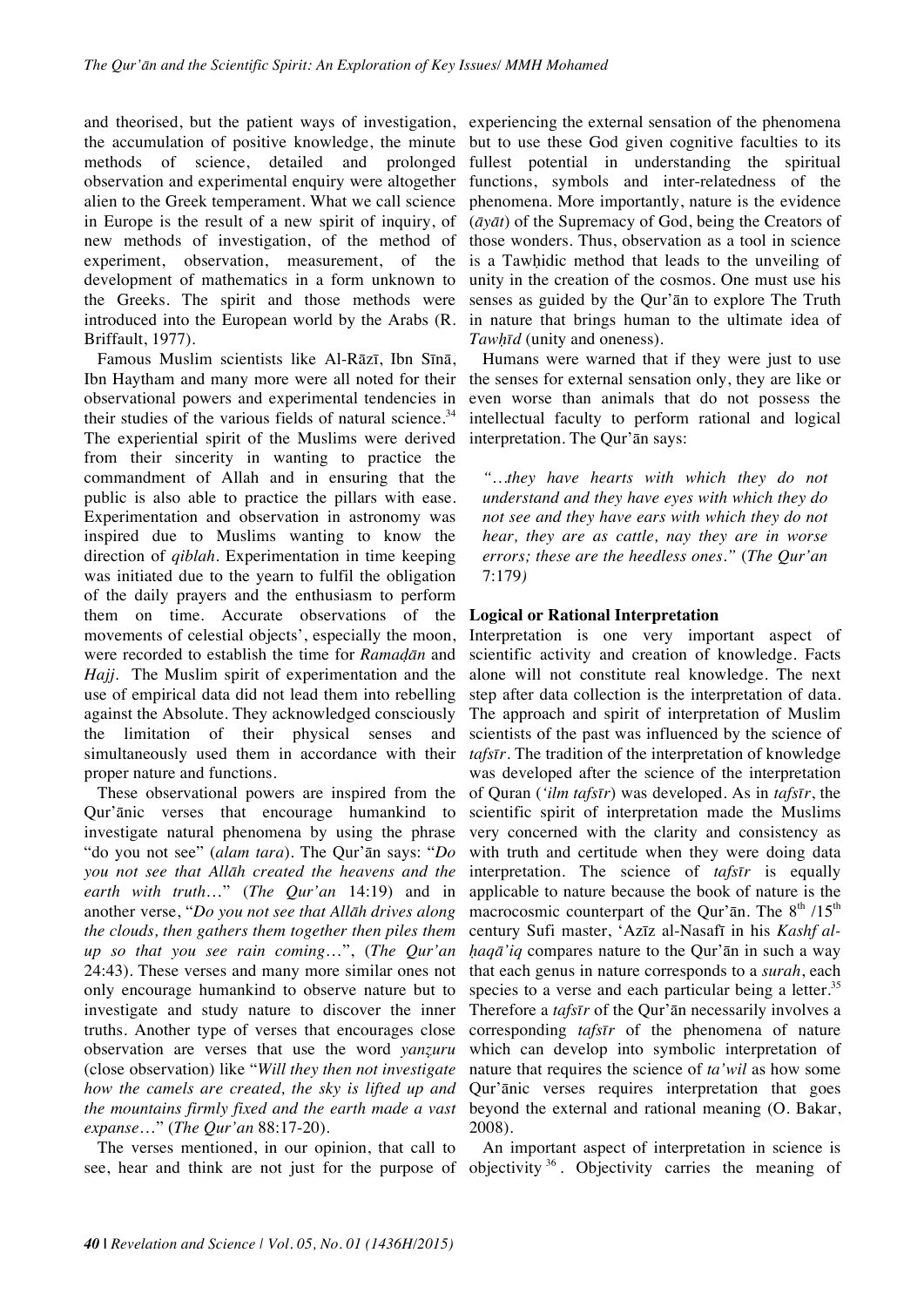"based on real facts and not influenced by personal beliefs or feelings"<sup>37</sup> or "senses relating to objects, their function, and perception"38. It is an essential element of the scientific spirit. In Islamic intellectual tradition, the quest for objectivity is not confined to the empirical and experimental domain. $39$  This quest includes the objective quest of the different levels of meanings in nature that provides spiritual and symbolic understanding to human. This is a logical consequence of Islam's comprehensive understanding of the manifestation of The Real at the various levels of beings. Therefore, to understand inner truths in nature, an accompanying intellect reasoning must be employed together with the external senses. This is due to the inability of humans to perceive the many realities of the physical world.40 With regards to the need of intellect reasoning for logical interpretation of the data collected from the external senses, the Qur'ān says:

*He it is who sends down water from the heaven for you, it gives drink and by it* [grow] *the trees upon which you pasture. He causes to grow for you thereby herbage and the olives and the palm trees and the grapes and of all the fruits, most surely there is a sign in this for people who reflect*  (*yatafakkarūn*)*.* (*The Qur'an* 16: 10-11)

In another verse the Qur'ān says,

*And He has made subservient for you the night and the day and the sun and the moon and the stars are subservient by His commandment; most surely there are signs for those who ponder (ya'qilūn). (The Qur'an 16:12)*

The Qur'ān continues in another verse with regards to the importance of rational interpretation that originates from the senses,

*And He it is Who has brought you into being from a single person, then there is [for you] a resting place and a depository indeed. We have made plain the signs for a people who understand (yafqahūn).* (*The Qur'an 6:98)*

The use of the word such as *tafakkur, ta'qul, tafaqquh* in the above verses and other verses indicate the different shades of emphasis of the cognition process that accompanies external senses in understanding the universe. $41$ 

*And God has brought you forth from the wombs of your mother [in a state where] you did not know* 

*anything and He gave you the hearing and the sight and the hearts [al-af'idah, singular: fu'ād].*  (*The Qur'an 16:78)*

Objectivity in interpretation also requires the interpretations to be open to public scrutiny in order to verify the impartiality of interpretation. Islamic intellectual tradition do not set the number of people capable to access or verify the interpretation as the only criteria of objectivity<sup>42</sup> but uses the idea of a particular form of verification or proof corresponding to the nature of the faculty of knowing through which the objective truth is cognized (Bakar 2008, p.8-11). $^{43}$ Therefore the Qur'ān exhorts the believers to scrutinise the claims of truth to ensure its objectivity so as to facilitate towards the arrival of certitude. The Qur'ān says:

*"O you who believe! Stand out firmly for Allah, as witnesses to fair dealing, and let not hatred of others to you make you swerve to wrong and depart from justice. Be just, that is next to piety and fear Allah; for Allah is well acquainted with all that you do."* (*The Qur'an 5:8).*

The Qur'ān warns humans on the impediments of objectivity when interpretations and judgements are being made. These obstacles of objectivity can overrule the intellect and prevent it from functioning properly. To supress the subjectivity that arises from these impediments, we are required to shake our minds of unfounded prejudgements and suppositions. Instead, we must open up the mind towards the possibility of approaching truth in the quest of studying nature. The Qur'ān says, "They rejected what they did not know while they had not access to its interpretation". (*The Qur'an* 10:39). In another verse, the Qur'ān emphasise the danger of the impediments to rationality by saying:

*Have you then considered him who takes his low desire for his God and Allāh has made him err, having knowledge and has set a seal upon his ear and his heart and put a covering upon his eye. Who can then guide him after Allāh? Will you not then be mindful?* (*The Qur'an 45:23)*

### **Conclusion**

Our whole discussion in this paper focused on the centrality of the Qur'ān and its intimate link to the development of the scientific spirit. The scientific conceptual tools of definition, observation and experimentation and logical interpretations are highly visible in the messages of the Qur'ān to humanity. The world of nature must not be pursued as an end in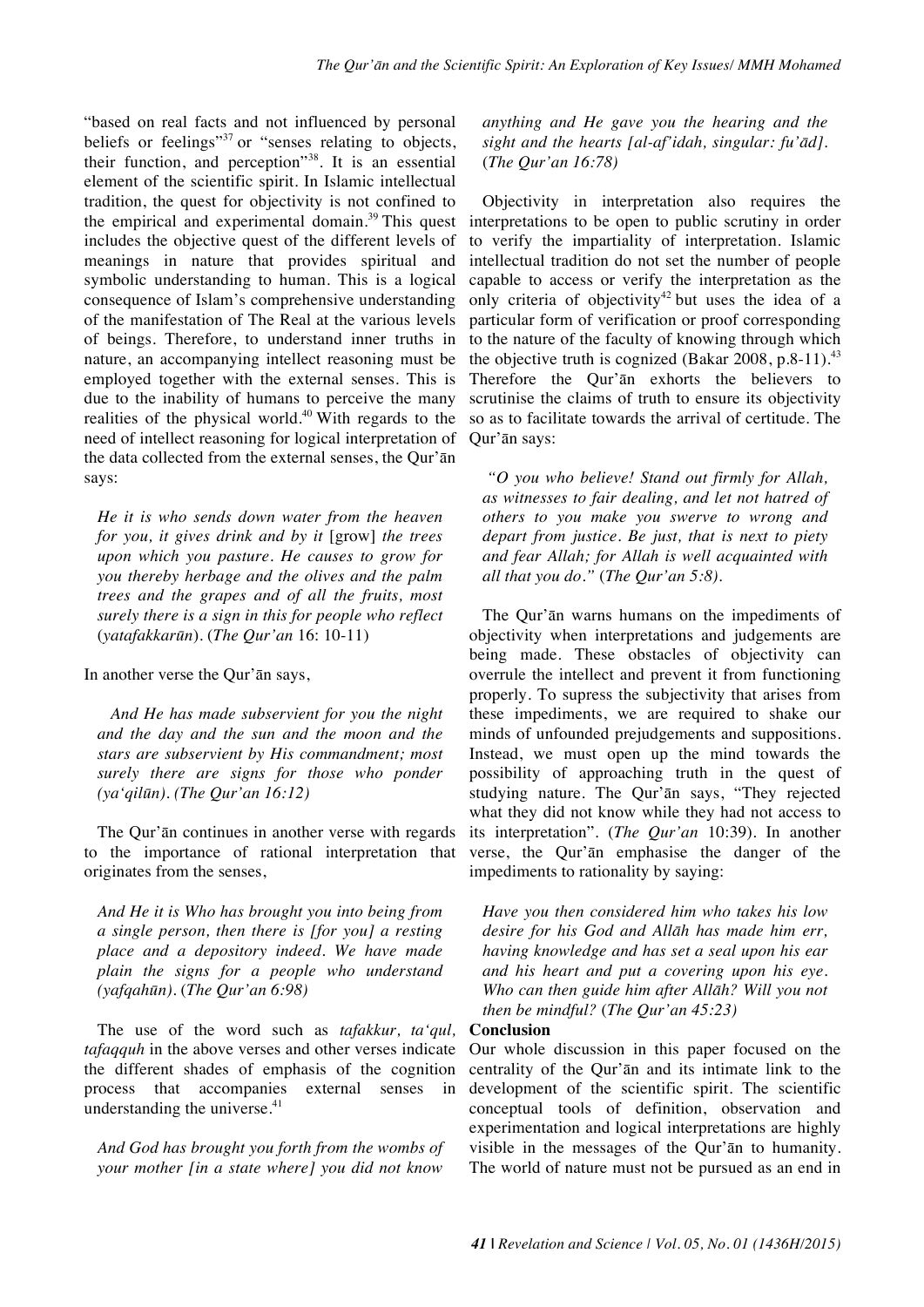itself but must be seen to possess rich spiritual and symbolic messages that are meant for humans to reflect and ponder upon. Scientific conceptual tools understood and applied from the Tawhidic perspective provides a comprehensive method in studying nature where the different levels of intended meanings and knowledge can be obtained from nature. The use of the different cognitive faculties bestowed upon man is employed to understand the different hierarch of realities created in nature. The focal point of the messages of the Qur'ān on the universe, as the signs of God (*āyāt Allāh)*, leads human to the beautiful and harmonious understanding and manifestation of God's beauty, wisdom, beauty, greatness and His Unity (*al-tawḥīd*). From this simple concept of the Oneness of the Creator, believers of the religion are required to seek knowledge in affirming the Oneness of His Essence, Attributes and Qualities through His diverse creations that will ultimately return and point towards Him. The Qur'ān encourages the study of the physical phenomena to unlock its inner truths. The Qur'ān provided the way on how to use the appropriate tools and methods during the investigation. In the Islamic intellectual tradition, the Muslim philosophers-scientists followed the injunction of the Qur'ān in conducting their investigation and study of the natural world. They employed what has been regarded as 'modern' scientific methods as we understood now with such precision and accuracy that their achievements showed the perfect harmony of revealed text with logical and rational interpretation. They demonstrated the capacity of a religious text in inspiring scientific spirit and shaping a scientific mind which seems impossible through the minds of those for whom science is identified with a particular mode of knowledge which have reduced the reality of nature to just her physical aspects.

On the other hand, its modern counterpart views the study of nature as an end by herself. There is no more to nature than can be analysed in purely physical terms and a search for an understanding of the spiritual and symbolic meaning is a vain, unscientific and subjective pursue. The study of nature in contemporary settings is only concerned with the exploration of the properties of matter in its various forms because matter is the be-all and end-all of science. There is no doubt that the material scientific achievements of modern science are far reaching than the past civilisations but when examined more minutely, they lose their initial lustre.

### **References**

- Al-Attas, S.M.N. (2001). *Prolegomena to the Metaphysics of Islam: An Exposition of the Fundamental Elements of the Worldview of Islam.* Kuala Lumpur: International Institute of Islamic Thought and Civilisation.
- Al-Fārūqī, I. R. (1992). *Al-Tawḥīd: Its Implications for Thought and Life (2nd Eds.).* Virginia: International Institute of Islamic Thought.
- Bakar, O. (1996). Science. In Nasr, S.H. & Leaman, O (Eds.), *History of Islamic Philosophy Vol 2*. London & New York: Routledge.
- Bakar, O. (2006). *Classification of Knowledge in Islam*. Kuala Lumpur: International Institute of Islamic Thought and Civilisation.
- Bakar, O. (2008). *Tawheed and Science: Islamic Perspectives on Religion and Science* (2nd edition)*.* Shah Alam: Arah Publication.
- Bakar, O. (2011). Islamic Science, Modern Science and Post Modernity: Towards a New Synthesis through Tawḥīdc Epistemology. *Revelation and Science*, 1, 13-20.
- Briffault, R. (1919). *The Making of Humanity.* London: George Allen & Unwin Ltd.
- Briffault, R. (1977). *Islam and the Scientific Spirit.* Dacca: Islamic Foundation Bangladesh.
- Cambridge Dictionary Online (2015). Cambride Dictionaies Online. UK: Cambridge University Press. Retrieved from http://dictinary.cambridge.org.
- Golshani, M. (2011). *The Holy Qur'an and the Sciences of Nature* (Revised 3rd edition). Selangor: Amin Research and Cultural Centre.
- Haque, M. (2009). Contribution of Muslim Scholars to the Sciences. In Haque, M., Sulaiman, K.U., Soualhi, B., & Arif, S (Eds.), *Islam Knowledge and Civilisation* (pp 57-126). International Islamic University of Malaysia: IIUM Press.
- Hoodbhoy, P. (1991). *Islam and Science: Religious Orthodoxy and the Battle for Rationality*. London & New Jersey: Zed Books Ltd.
- Huff, T. (1993). *The Rise of Early Modern Science: Islam, China and the West*. Cambridge: Cambridge University Press.
- Ibn Khaldūn. (1967). *The Muqaddimah* Vol 1 (trans. Franz Rosenthal). London & Henley: Routledge & Kegan Paul.
- Ibn Sīnā. (2009). *Al-Simā'a Al-Ṭabī'ī* (The Physics of Healing) (trans Jon Mc Ginnis). Provo Utah: Brigham Young Unversity Press.
- Kalin, I. (2014). *The Oxford Encyclopedia of Philosophy, Science and Technology in Islam* (Ed.). UK: Oxford University Press.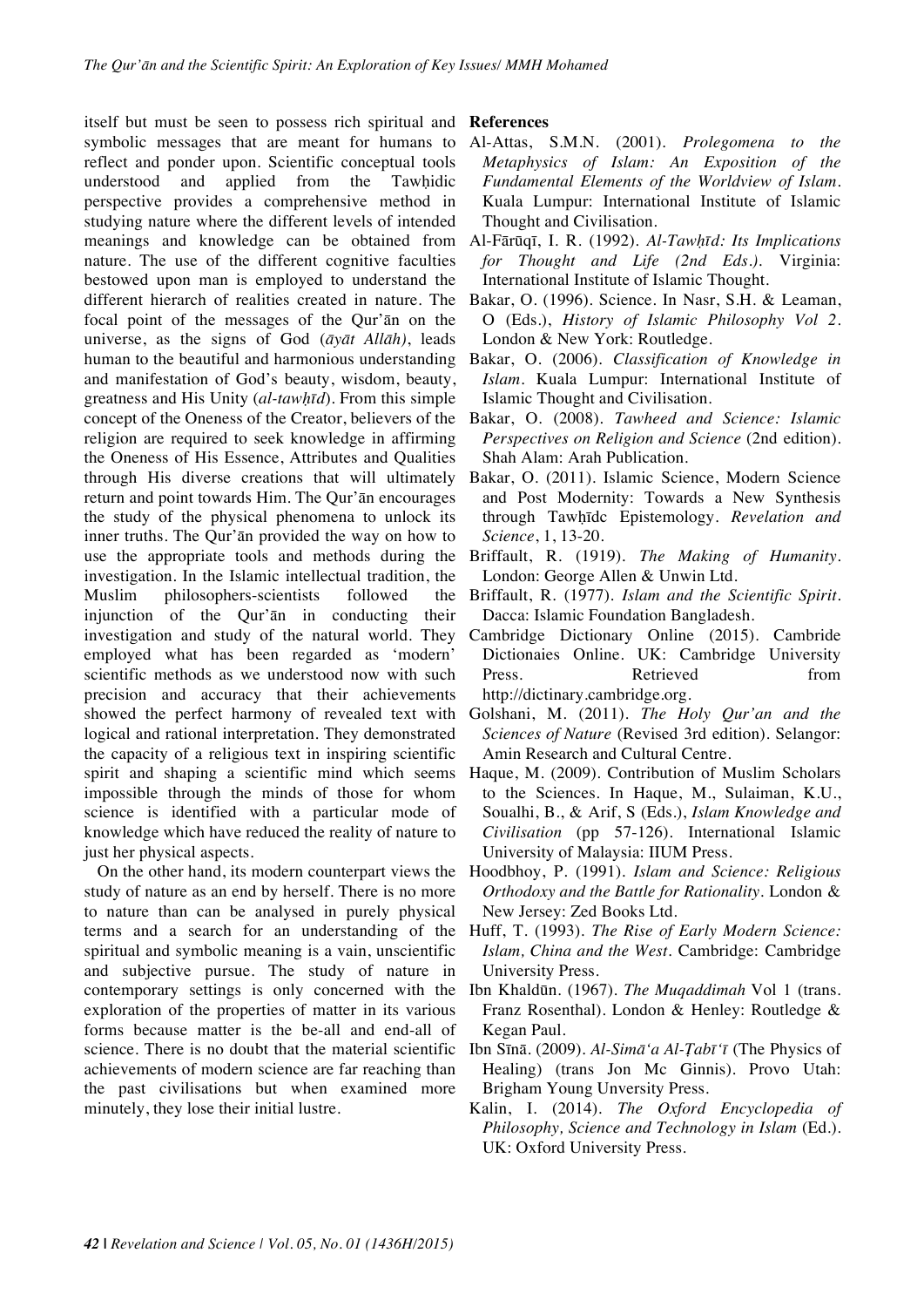!!!!!!!!!!!!!!!!!!!!!!!!!!!!!!!!!!!!!!!!!!!!!!!!!!!!!!!!!!!!

- Karier, C. J. (1986). *Scientists of the Mind.* Chicago: University of Illinois Press.
- Kartanegara, M. (2014). *Essentials of Islamic Epistemology: A Philosophical Inquiry into the Foundation of Knowledge.* Brunei Darrusalam: Universiti Brunei Darussalam Press.
- Majma' al-Lughah al-'Arabiyyah (1988). *Mu'jam alfāz al-Qur'ān al-Karīm*. Cairo: Al-Idārah al- 'āmmah li al-Mu'jamat wa Ihyā' al-Turāth.
- Nasr, S.H. (1976). *Islamic Science: An Illustrated Study.* London: World of Islam Festival Publishing  $Co$
- Nasr, S.H. (1987). *Science and Civilisation in Islam*  $(2<sup>nd</sup> Edition)$ . Cambridge: The Islamic Text Society.
- Nasr, S.H. (1993). *An Introduction to the Islamic Cosmological Doctrines:Conceptions of Nature and Methods Used for Its Study by Ikhwān al-Ṣafā, al-Bīrūnī and Ibn Sīnā* (rev. ed.). Albany: State University of New York Press.
- Nasr, S. H. (1993). *The Need for a Sacred Science.* UK: Taylor & Francis.
- OED (2015). Oxford english Dictionary: The Definitive Record of the English Language. UK: Oxford University Press. Retrieved from http://www.oed.com.
- Rahman, F. (1981). *Avicenna's Psychology.* Westport, Connecticut: Hyperio Press, Inc.
- Rauf, A. (1997). *The Story of Islamic Culture.* Chicago: Kazi Publications.
- Rosenthal, F. (1970). *Knowledge Triumphant: The Concept of Knowledge in Medieval Islam.* Leiden: E.J. Brill.
- Sabra. (ed & trans). (1989). *The Optics of Ibn Haytham.* London: The Wayburg Institute University of London.
- Sulaiman, K.U. (2009). Islamic Civilisation: Meaning, Origin and Distinctive Characteristics. In Haque, M., Sulaiman, K.U., Soualhi, B., & Arif, S (Eds.), *Islam Knowledge and Civilisation* (pp 57- 126). International Islamic University of Malaysia: IIUM Press.
- *The Meaning of the Holy Qur'an*. Translation and Commentary by Abdullah Yusuf Ali (1991). US: Amana Corporation.
- *Webster's New World Dictionary of the American Language*. Cleveland & New York: The World Publishing Company.

### *Article history*

*Received: 01/09/2014 Accepted: 03/06/2015*

Here we are looking at the Muslim scientists prior to and during the golden era (8th to 12th century) of the Islamic Civilisation.

<sup>2</sup> When used with the prefix *al*, the concept *tawḥīd* exclusively refers to 'the Unity of Allah'. Without the prefix, it denotes unity.<br><sup>3</sup> "We will soon show them Our signs in the universe and in

their own souls until it will become quite clear to them that it is the truth…", The Qur'ān, 41: 53.

<sup>4</sup> The Qur'ān is known with several other names like *al-Mizān* (The Scale), The Qur'ān, 57:25; also called by *al-Furqān* (The Criterion), The Qur'ān, *2*:185 and The Qur'ān, 25:1; also called by *al-Hudā* (The Guidance), The Qur'ān, 2:2 and The Qur'ān, 6:38; also called by *al-Muhaimīn* (The Guardian), The Qur'ān, 5:48; also called by *al-Dhikr* (The Remembrance), The Qur'ān, 15:9; also

called by *al-Kitāb* (The Book), The Qur'ān, 2:2.<br><sup>5</sup> "We have, without doubt, sent down the Message and We will assuredly guard it", The Qur'ān, 15: 9.

<sup>6</sup> In Islamic intellectual tradition, the cosmos or the universe *(al-'ālam)* is defined as "everything other than God" *(mā siwa Allāh)*. In the Qur'ān, the phrase "lord of all the worlds" *(rabb al-'ālamīn)* is mentioned repeatedly and Muslims mentioned this phrase at least 17 times daily in their daily prayers. Another often repeated phrase is "everything in the havens and the earth" (*mā fī alsamāwātī wa al-arḍ*) and "what is in between" (*wa mā baina humā*) is the sum total of everything other than God is considered as the cosmos. See Seyyed Hossein Nasr, *An Introduction to the Islamic Cosmological Doctrines: Conceptions of Nature and Methods Used for Its Study by the Ikhwān al-Safā, al-Bīrūnī and Ibn Sīnā* (rev. ed.) (Albany: State University of New York Press, 1993).

Without doubt, there are other principles that proceed from the principle of Unity of God. For example, the principle of unity of mankind where the Qur'ān mentioned about the beginning of mankind as a single nation, bound together by the belief of the oneness of God. The Qur'ān says: "All people are a single nation; so Allāh raised prophets as bearers of good news and as warners and He revealed with them the Book with truth." The Qur'ān: 2:213. Another important principle that proceeds from the Unity of God is the principle of oneness of morality. Since God is one and mankind is also one, the moral code must also be one. For a comprehensive discussion on these two forms of unity see Kabuye Uthman Sulaiman 'Islamic Civilisation: Meaning, Origin and Distinctive Characteristics' in *Islam Knowledge and Civilisation* (International Islamic University of Malaysia: International Islamic University of Malaysia Press, 2009), pp. 86-88. 8 Three Arabic terms are widely used to denote cosmos

where physical nature is part of it. The terms are *al- 'ālamīn, al-khalaq* and *al-kawn*. The word *al-'ālamīn* occurs seventy-three times in the Qur'ān where the singular *al-'ālam* does not occur.The word *khalq* is mentioned fiftytwo times in the Qur'ān and the word *al-kawn* as a noun does not appear in the Qur'ān but its verb form *kāna* appears 1358 times. For a detail explanation of these terminologies and their significance and variations of usage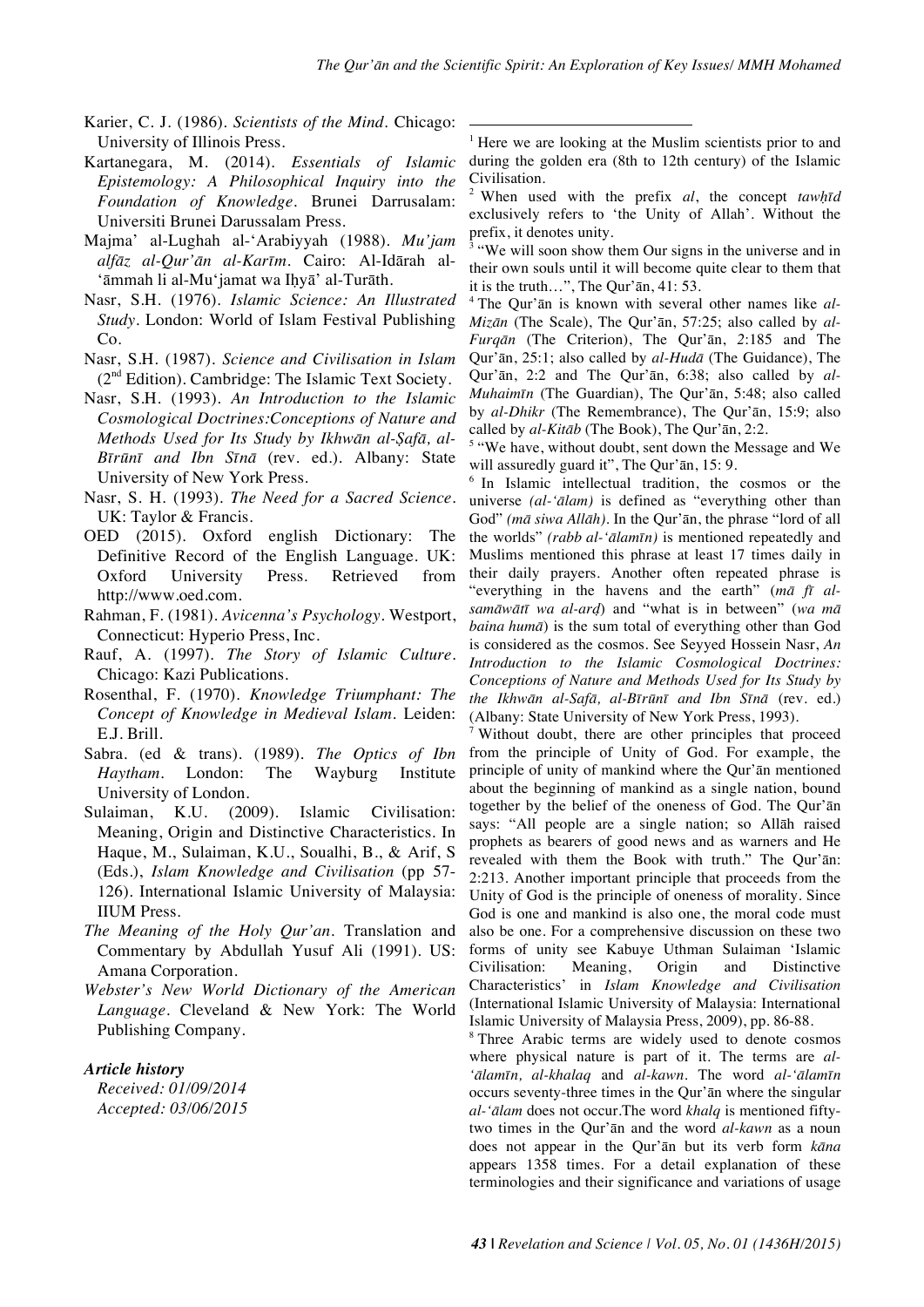in the Qur'ān and the implications to the Islamic intellectual traditional view of nature, see Osman Bakar, 'Cosmology and the Models of the Cosmos: Classical' in Ibrahim Kalin (ed.), *The Oxford Encyclopedia of Philosophy, Science and Technology in Islam* (UK: Oxford University Press, 2014), pp. 156-163.<br><sup>9</sup> The Qur'ān, 54:49; The Qur'ān, 11: 6; The Qur'ān, 36:38-

!!!!!!!!!!!!!!!!!!!!!!!!!!!!!!!!!!!!!!!!!!!!!!!!!!!!!!!!!!!!!!!!!!!!!!!!!!!!!!!!!!!!!!!!!!!!!!!!!!!!

40.

<sup>10</sup> The term *al-haqq* is mentioned in the *Qur'ān* one hundred and ninety four times with variant meanings. However, when it is used in relation to *Allāh* it means 'The Reality that is Eternal'. See Majma' al-Lughah al- 'Arabiyyah, *Mu'jam alfāz al-Qur'ān al-Karīm* (Cairo: Al-Idārah al-'āmmah li al-Mu'jamat wa Iḥyā' al-Turāth, 1988), p. 307.

<sup>11</sup> "If there were, in heavens and the earth, other gods besides God, there would have been confusion in both." The Qur'ān, 21:22.

 $12$  The created universe is described as a cosmic revelation and a book of God whose uncreated reality has been called *al-Qur'ān al-takwīnī*. This idea originates from the *ḥadīth qudsī* that states that God want to be known, therefore He creates the Universe. This implies that God's creation is also His revelation for otherwise it would be impossible for Him to be known from creation.

<sup>13</sup> Professor Dr. Datuk Osman Bakar is an Emeritus Professor of Philosophy at the University of Malaya in Kuala Lumpur. Emeritus Professor Bakar received his high school education at the prestigious boarding school Malay College Kuala Kangsar, known then as "Eaton of the East". He studied mathematics at Woolwich Polytechnic in the University of London, where he obtained his B.Sc. (1970) and M.Sc. in Mathematics & Algebraic group theory (1971) at Bedford College of the same University. Later he pursued postgraduate studies at the Department of Religion, Temple University where he earned his doctorate in Islamic Philosophy (1987) under the supervision of Professor Seyyed Hossein Nasr. Dr Bakar is an author of 18 books and more than 300 articles on various aspects of Islamic thought and civilization, particularly Islamic science and philosophy and Islam in Southeast Asia. Several of his writings have been translated into numerous languages, including Spanish, Arabic, Turkish, Chinese, Persian, Indonesian Malay, Urdu, and Bosnian. He is currently holding the position Professor Chair and Director at the Sultan Omar 'Ali Saifuddien Centre for Islamic Studies, University Brunei Darussalam. 14

http://www.oed.com/view/Entry/172672?redirectedFrom=s cience#eid, accessed on 17<sup>th</sup> July 2014 15

http://dictionary.cambridge.org/dictionary/british/science?q  $=$ science, accessed on  $17<sup>th</sup>$  July 2014.

<sup>16</sup> *Webster's New World Dictionary of the American Language* (Cleveland and New York: The World Publishing Company, 1962), p. 1305.

<sup>17</sup> *Ma'rifah al-shay' 'alā mā huwa bih*. For a collection of definitions of '*ilm* used by classical Muslim scholars, see Franz Rosenthal, *Knowledge Triumphant: The Concept of* 

!!!!!!!!!!!!!!!!!!!!!!!!!!!!!!!!!!!!!!!!!!!!!!!!!!!!!!!!!!!!!!!!!!!!!!!!!!!!!!!!!!!!!!!!!!!!!!!!!!!! *Knowledge in Medieval Islam* (Leiden: E.J. Brill, 1970), pp. 46-69.<br><sup>18</sup> Dr Mulyadhi Kartanegara is currently an Associate

Professor at Sultan Omar 'Ali Saifuddien Centre for Islamic Studies (SOASCIS), Universiti Brunei Darussalam. He obtained his BA degree from the State Islamic University (UIN) Jakarta. He pursued his Master degree at the Center for Middle Eastern Studies, the University of Chicago and his PhD in the University's Department of Near Eastern Languages and Civilizations (NELC). He later returned to his country Indonesia, and taught Islamic Philosophy and Mysticism (undergraduate and post graduate) at the Syarif Hidayatullah UIN Jakarta for several years. In 2001-2003 he was appointed as the Executive Director of Center for Religious and Cross-cultural Studies at Universitas Gajah Mada (UGM) Yogyakarta. He returned to resume his post at UIN and in 2005 he founded the Center for Islamic Philosophical Studies and Information (CIPSI) and became the Director of this center till now. In 2009 he taught at ISTAC Kuala Lumpur as a Senior Visiting Professor. Currently, he is conducting two research projects, one entitled *The Essentials of Islamic Epistemology: a Philosophical Inquiry for the Foundation of Knowledge* and the other *Search for A Holistic Science Education: Precious Lessons from Rasā'il Ikhwān al-Ṣafā'*. He wrote some 20 books on Islamic Philosophy and Mysticism, such as *Introduction to Islamic Epistemology*, *Integration of Knowledge* and *Into the Heart of Sufism*.

<sup>19</sup> Perez Hoodbhoy listed a glossary of terms and their explanations that need to be understood prior to understanding the scientific methods. The terms are fact, laws, theory, induction and deduction. See Perez Hoodbhoy, *Islam and Science: Religious Orthodoxy and the Battle for Rationality* (Londan and New Jersey: Zed Books Ltd, 1991), pp. 8-12.<br><sup>20</sup> In Islamic tradition, the nature of the object of knowledge

is known as ontological status of objects of knowledge. The ontological reality of the object is dependent on the hierarchy of beings *(martabat al-mawjūdāt).* For a discussion on this subject see *Essentials of Islamic Epistemology, pp. 38-60.*

<sup>21</sup> Sabra (ed. & Trans), *The Optics of Ibn Haytham*  (London: The Wayburg Institute University of London, 1989), p. 277. Here in after cited as *The Optics of Ibn Haytham*.

 $22$  Human are given five external senses with its corresponding five internal senses. He also has the rational and spiritual faculties. See Fazlur Rahman, *Avicenna's Psychology* (Westport, Connecticut: Hyperio Press, Inc., 1981, reprint). On al-Fārābī's psychology, see Osman Bakar, *Classification of Knowledge in Islam* (Kuala Lumpur: International Institute of Islamic Thought and Civilisation, 2006), pp. 48-64. On Ibn Khaldūn hierarchy of faculties of knowing see Ibn Khaldūn, *The Muqaddimah* Vol 1*,* trans. Franz Rosenthal (London & Henley: Routledge & Kegan Paul, 1967), pp. 194-202.

<sup>23</sup> For example see See Ibn Sīnā, *Al-Shifā': Al-Simā'a Al-Ṭabī'ī (The Physics of Healing)* trans Jon McGinnis (Provo Utah: Brigham Young University Press, 2009).